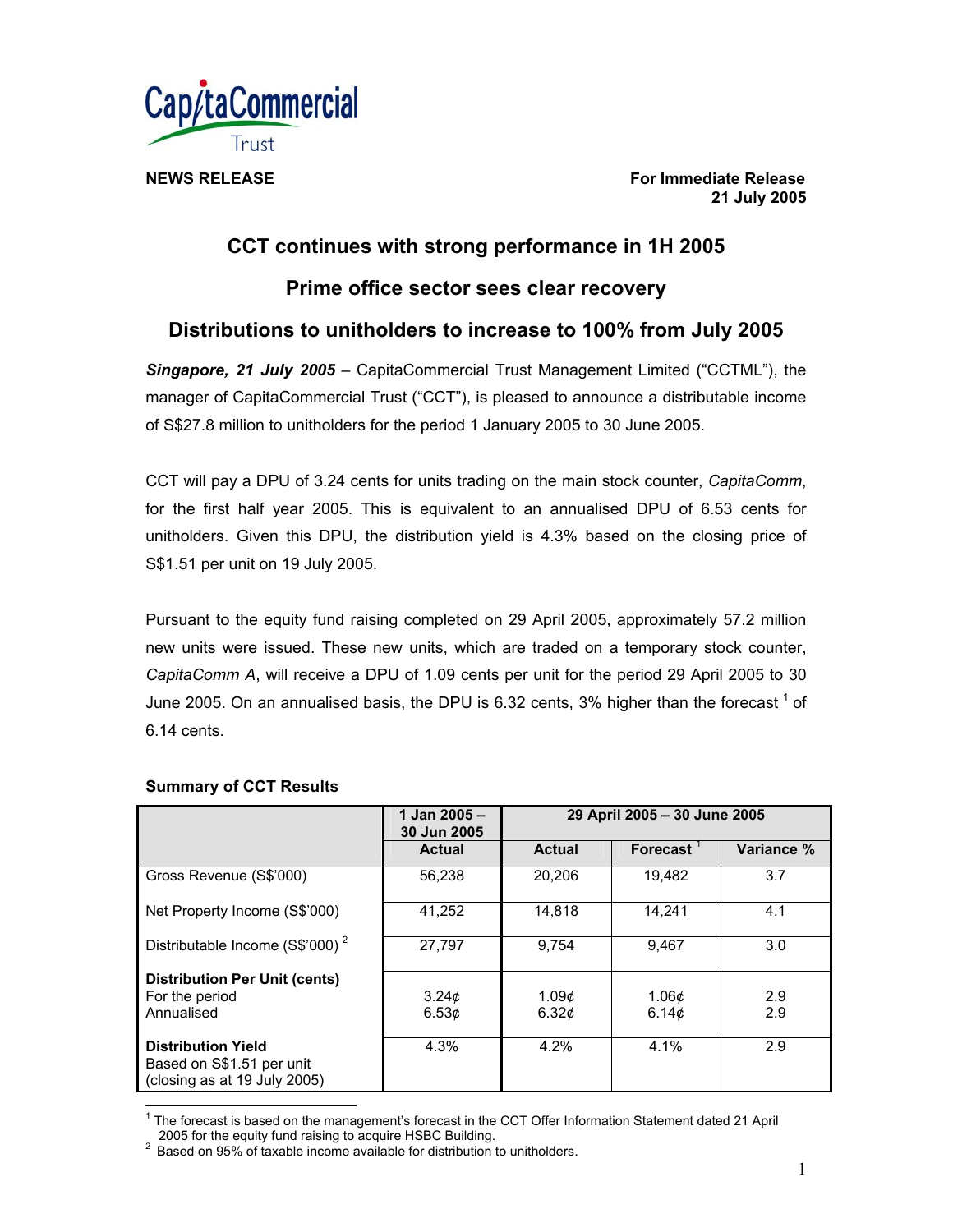| <b>Stock Counter</b> | <b>Distribution Period</b>    | DPU (cents) |  |
|----------------------|-------------------------------|-------------|--|
| CapitaComm           | 1 January 2005 - 30 June 2005 | 3.24        |  |
| CapitaComm A         | 29 April 2005 - 30 June 2005  | 1.09        |  |

#### **Summary of Distributions Payable**

The books closure date is 1 August 2005 and unitholders can expect to receive their respective distribution on 29 August 2005. The *CapitaComm A* stock counter will be merged with the main stock counter, *CapitaComm*, when units under both stock counters commence trading on an "ex" basis at 9.00am on 28 July 2005.

Mr Sum Soon Lim, Chairman of CCTML, said, "CCT has exceeded DPU forecast once again notwithstanding that the forecast was made fairly recently in April 2005 for the purchase of HSBC Building. As compared to the annualised DPU forecast of 5.68 cents during the listing of CCT in May 2004, we have achieved a 15% improvement. Competitive bidding by tenants for a tightening supply of prime office space allowed us to achieve more than 9% improvement in rental rates on new and renewal leases over our forecast. With CCT's proactive management team and a stronger than expected performance underpinned by the positive Singapore office market, we are confident of achieving better DPU than the annualised forecast of 6.22 cents per unit for 29 April 2005 to 31 December 2005".

### **Distribution Policy to Increase to 100%**

In CCT's Introductory Document dated 16 March 2004, CCT had indicated that it would only be distributing 95% of its taxable income till 31 December 2005 to give additional financial flexibility for CCT for its working capital and to fund unexpected capital expenditure. The 5% is subject to a 20% government tax. However, with the improved office market and government tax incentives (where distributions to individuals are tax exempt and foreign institutional investors pay only 10%), the Manager will be distributing 100% of its taxable income to unitholders from the next distribution period starting 1 July 2005.

Mr Martin Tan, CEO of CCTML, said, "Singapore prime office rents have continued their upward trend for the past one year. The recent award of the Business and Financial Centre site at S\$381 per sq ft over gross floor area has further boosted market sentiments and rental growth. With our strong positive operating cash flow, we are pleased to announce an increase in the distributions to unitholders from 95% to 100%. In addition, following our recent success with HSBC Building, we are evaluating several acquisition opportunities to grow CCT's portfolio".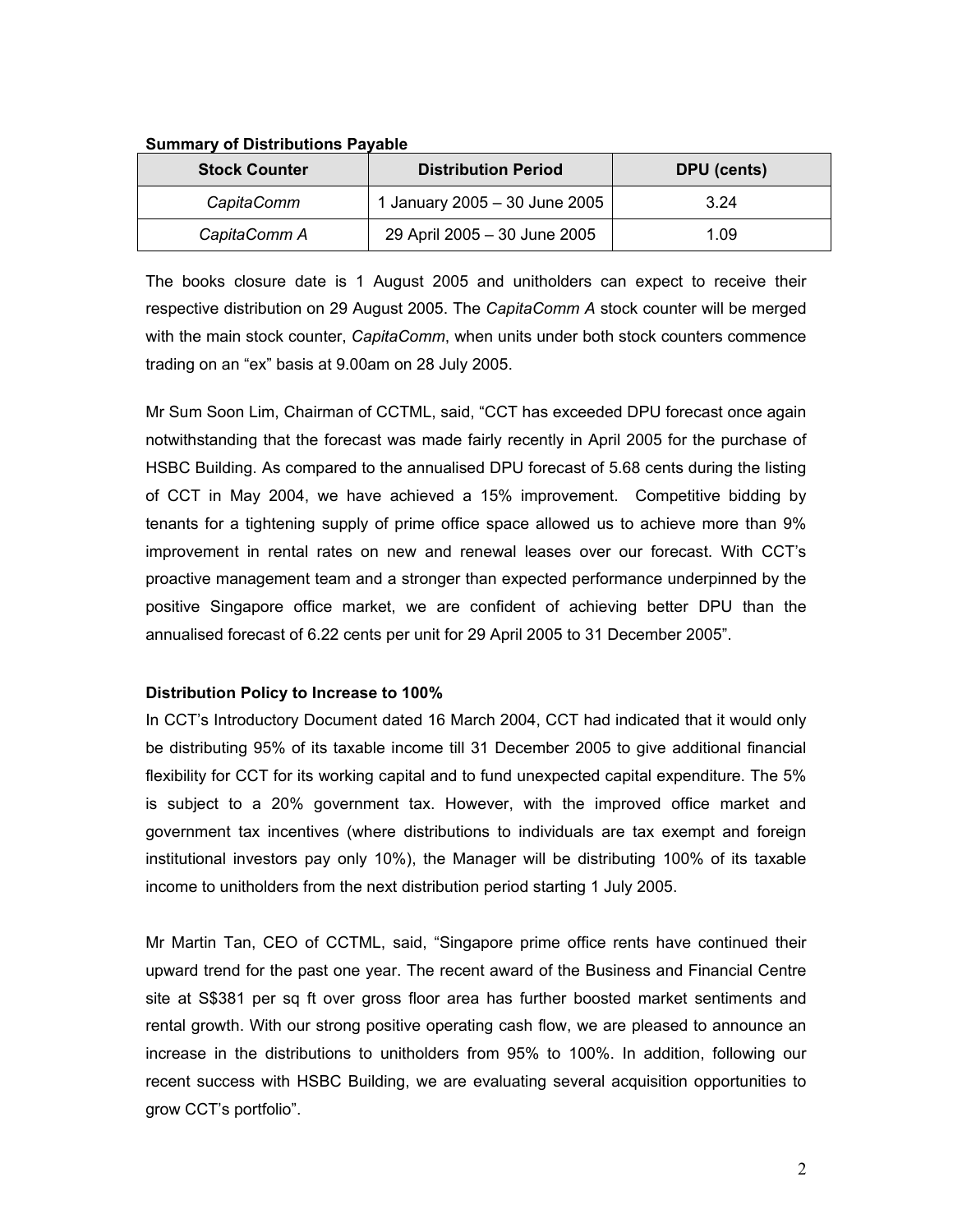#### **Positive Office Rental Market Trend**

Based on MTI's advanced estimates, in the second quarter of 2005, Singapore's gross domestic product (GDP) grew by a stronger-than-expected 3.9%, compared to the same period last year. On a quarter-on-quarter seasonally adjusted annualised basis, the real GDP expanded by 12.3%, the strongest in almost two years. With renewed economic optimism, the office leasing market in the first half of 2005 remained strong, extending gains from 2004.

Based on URA data, islandwide office occupancy reached 85% in the first quarter 2005, up from 82.2% a year ago. According to CB Richard Ellis, prime office rents averaged S\$4.70 per sq ft per month in the second quarter of 2005. This represented an increase of 6.8% from the fourth quarter of 2004.

### **About CapitaCommercial Trust**

CCT is Singapore's first commercial property REIT. Its aim is to own and invest in real estate and real estate-related assets which are income-producing and used, or predominantly used, for commercial purposes. CCT currently owns a S\$2.1 billion portfolio of eight prime properties in Singapore's Central Business District. The properties are Capital Tower, 6 Battery Road, HSBC Building, Starhub Centre, Robinson Point, Bugis Village, Golden Shoe Car Park and Market Street Car Park.

CCT is managed by an external manager, CCTML, which is an indirect wholly-owned subsidiary of CapitaLand, one of the largest listed real estate companies in Asia.

Visit CCT's website at for more details.

Issued by CapitaCommercial Trust Management Limited

**For media enquiries, please contact:**  Julie Ong, DID: 6823 3541; Email: julie.ong@capitaland.com.sg

**For analyst enquiries, please contact:**  Adrian Chui, DID: 6826 5646; Email: adrian.chui@capitaland.com.sg